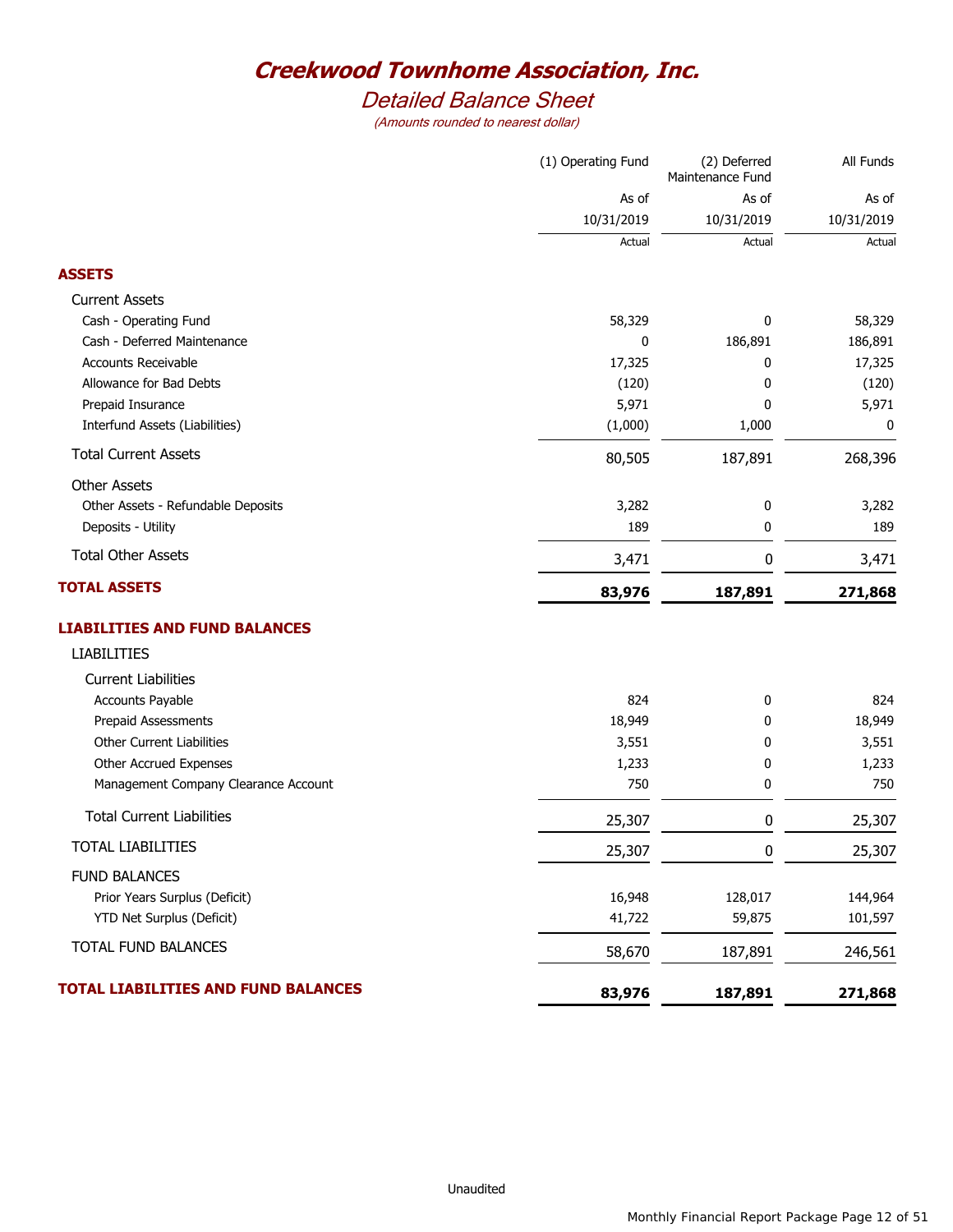*Schedule of Revenues and Expenses - Actual vs. Budget (Accrual)*

### *Operating Fund*

|                                    | Month Ending<br>10/31/2019 |              |              |           |              | <b>YTD</b><br>10/31/2019 | <b>Budget</b> |           |              |              |       |
|------------------------------------|----------------------------|--------------|--------------|-----------|--------------|--------------------------|---------------|-----------|--------------|--------------|-------|
|                                    | \$ Actual                  | \$ Budget    | \$ Variance  | Var %     | \$ Actual    | \$ Budget                | \$ Variance   | Var %     | \$ Annual    | \$ Remaining | Rem % |
| <b>Revenues</b>                    |                            |              |              |           |              |                          |               |           |              |              |       |
| <b>Assessments</b>                 |                            |              |              |           |              |                          |               |           |              |              |       |
| <b>Regular Assessments</b>         |                            |              |              |           |              |                          |               |           |              |              |       |
| <b>Full Rate</b>                   | 26,460                     | 30,240       | (3,780)      | (13%)     | 240,703      | 302,400                  | (61, 697)     | (20%)     | 362,880      | 122,177      | 34%   |
| <b>TOTAL Regular Assessments</b>   | 26,460                     | 30,240       | (3,780)      | (13%)     | 240,703      | 302,400                  | (61, 697)     | (20%)     | 362,880      | 122,177      | 34%   |
| Other Assessments                  |                            |              |              |           |              |                          |               |           |              |              |       |
| <b>Initial Assessment</b>          | 0                          | $\pmb{0}$    | 0            | 0%        | 5,000        | 0                        | 5,000         | 100%      | 0            | (5,000)      | $0\%$ |
| Working Capital Assessment         | $\mathbf{0}$               | 0            | $\mathbf 0$  | 0%        | 500          | 0                        | 500           | 100%      | 0            | (500)        | $0\%$ |
| <b>TOTAL Other Assessments</b>     | $\mathbf 0$                | $\mathbf 0$  | $\mathbf 0$  | 0%        | 5,500        | $\mathbf 0$              | 5,500         | 100%      | 0            | (5,500)      | $0\%$ |
| <b>Assessment Allocation</b>       |                            |              |              |           |              |                          |               |           |              |              |       |
| <b>Assessment Allocation</b>       | (11, 952)                  | (11, 952)    | $\mathbf 0$  | 0%        | (59, 758)    | (119, 517)               | 59,758        | (50%)     | (143, 420)   | (83,662)     | 58%   |
| <b>TOTAL Assessment Allocation</b> | (11, 952)                  | (11, 952)    | $\mathbf 0$  | 0%        | (59, 758)    | (119, 517)               | 59,758        | (50%)     | (143, 420)   | (83, 662)    | 58%   |
| <b>TOTAL Assessments</b>           | 14,508                     | 18,288       | (3,780)      | (21%)     | 186,445      | 182,884                  | 3,561         | 2%        | 219,460      | 33,016       | 15%   |
| Other Income                       |                            |              |              |           |              |                          |               |           |              |              |       |
| Late Payment Charges               | 475                        | 0            | 475          | 100%      | 2,165        | 0                        | 2,165         | 100%      | 0            | (2, 165)     | 0%    |
| Lien Filing                        | $\mathbf{0}$               | 0            | $\mathbf{0}$ | $0\%$     | (174)        | $\mathbf{0}$             | (174)         | $(100\%)$ | $\mathbf{0}$ | 174          | 100%  |
| Late Payment Charges Waived        | (25)                       | 0            | (25)         | $(100\%)$ | (225)        | $\mathbf{0}$             | (225)         | $(100\%)$ | 0            | 225          | 100%  |
| Miscellaneous Income               | $\mathbf 0$                | 0            | 0            | 0%        | 1,020        | 0                        | 1,020         | 100%      | 0            | (1,020)      | $0\%$ |
| Advertising                        | $\mathbf{0}$               | $\mathbf{0}$ | 0            | 0%        | $\mathbf{0}$ | $\mathbf{0}$             | $\mathbf{0}$  | 100%      | $\mathbf{0}$ | 0            | $0\%$ |
| <b>Finance Fees</b>                | 128                        | 0            | 128          | 100%      | 381          | 0                        | 381           | 100%      | 0            | (381)        | $0\%$ |
| <b>TOTAL Other Income</b>          | 578                        | $\mathbf{0}$ | 578          | 100%      | 3,169        | $\Omega$                 | 3,169         | 100%      | $\Omega$     | (3, 169)     | $0\%$ |
| <b>TOTAL Revenues</b>              | 15,087                     | 18,288       | (3,202)      | (18%)     | 189,613      | 182,884                  | 6,730         | 4%        | 219,460      | 29,847       | 14%   |
| <b>Expenses</b>                    |                            |              |              |           |              |                          |               |           |              |              |       |
| <b>Operating Expenses</b>          |                            |              |              |           |              |                          |               |           |              |              |       |
| <b>Direct Operating Expenses</b>   |                            |              |              |           |              |                          |               |           |              |              |       |
| <b>Electricity</b>                 |                            |              |              |           |              |                          |               |           |              |              |       |
| Electricity - Amenity Center       | 619                        | 208          | (410)        | (197%)    | 1,611        | 2,083                    | 472           | 23%       | 2,500        | 889          | 36%   |
| Electricity - Entry                | 21                         | 33           | 12           | 37%       | 143          | 333                      | 191           | 57%       | 400          | 257          | 64%   |
| Electricity - Irrigation           | 119                        | 517          | 398          | 77%       | 1,331        | 5,167                    | 3,836         | 74%       | 6,200        | 4,869        | 79%   |
| Electricity - Streetlights         | 1,123                      | 1,250        | 127          | 10%       | 11,246       | 12,500                   | 1,254         | 10%       | 15,000       | 3,754        | 25%   |
| Telephone/Gate Access Control      | 129                        | 158          | 30           | 19%       | 752          | 1,583                    | 831           | 52%       | 1,900        | 1,148        | 60%   |
| Water/Sewer-Amenity Center         | 158                        | 542          | 384          | 71%       | 1,087        | 5,417                    | 4,330         | 80%       | 6,500        | 5,413        | 83%   |
| <b>TOTAL Electricity</b>           | 2,168                      | 2,708        | 540          | 20%       | 16,170       | 27,083                   | 10,913        | 40%       | 32,500       | 16,330       | 50%   |
| <b>Grounds Maintenance</b>         |                            |              |              |           |              |                          |               |           |              |              |       |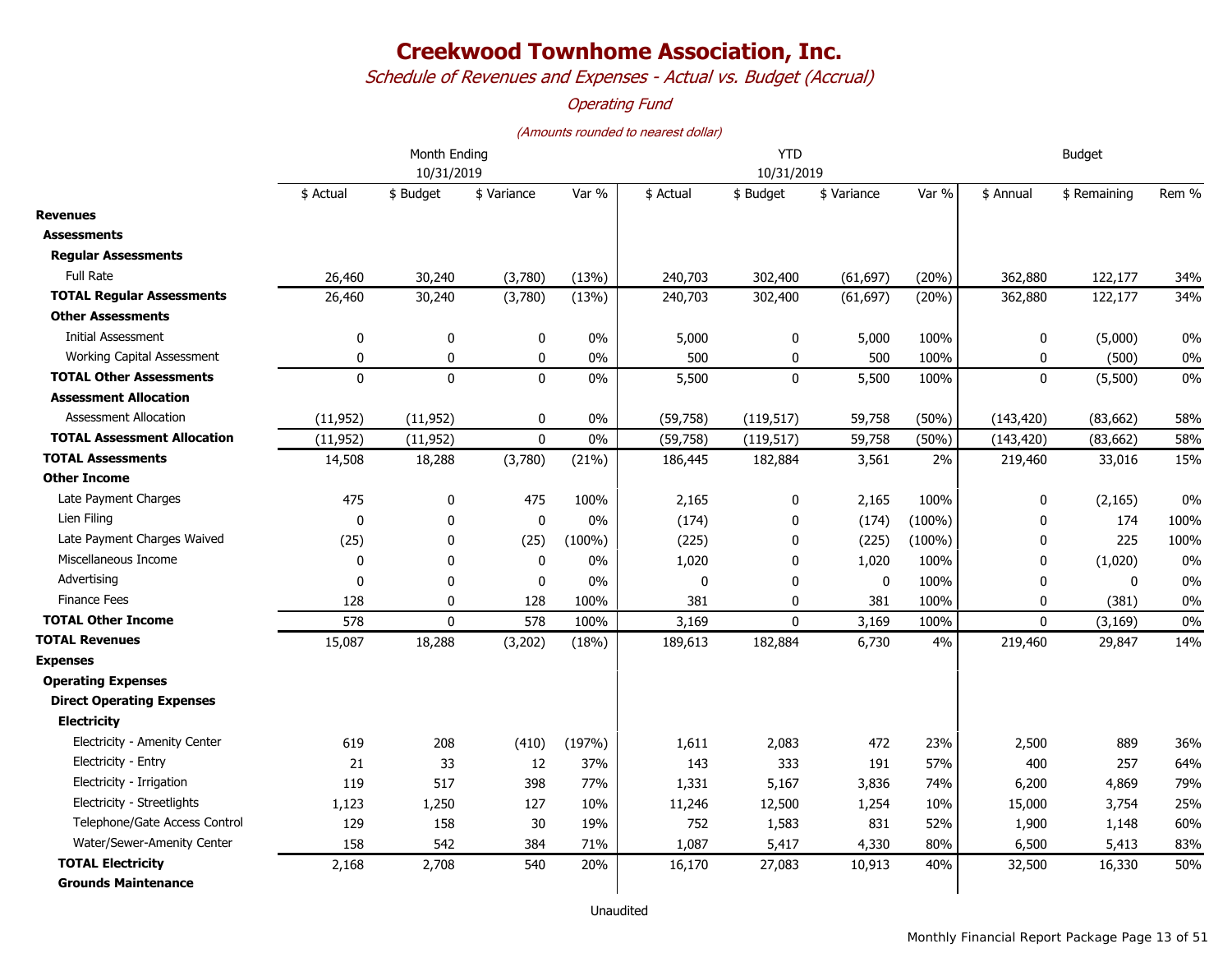## *Schedule of Revenues and Expenses - Actual vs. Budget (Accrual)*

### *Operating Fund*

#### *(Amounts rounded to nearest dollar)*

|                                                  |              | Month Ending |             |           | <b>YTD</b> | <b>Budget</b> |             |           |              |              |       |
|--------------------------------------------------|--------------|--------------|-------------|-----------|------------|---------------|-------------|-----------|--------------|--------------|-------|
|                                                  | 10/31/2019   |              |             |           |            | 10/31/2019    |             |           |              |              |       |
|                                                  | \$ Actual    | \$ Budget    | \$ Variance | Var %     | \$ Actual  | \$ Budget     | \$ Variance | Var %     | \$ Annual    | \$ Remaining | Rem % |
| Landscape Contract                               | 4,674        | 4,445        | (229)       | (5%)      | 44,420     | 44,450        | 30          | 0%        | 53,340       | 8,920        | 17%   |
| Mulch                                            | $\mathbf 0$  | 1,560        | 1,560       | 100%      | 18,555     | 15,600        | (2,955)     | (19%)     | 18,720       | 165          | 1%    |
| Pond/Lake Maintenance                            | 550          | 275          | (275)       | $(100\%)$ | 1,925      | 2,750         | 825         | 30%       | 3,300        | 1,375        | 42%   |
| Landscape Repairs & Maint                        | $\mathbf 0$  | 825          | 825         | 100%      | 0          | 8,250         | 8,250       | 100%      | 9,900        | 9,900        | 100%  |
| Irrigation/Well Maint/Replace                    | 277          | 375          | 98          | 26%       | 1,351      | 3,750         | 2,399       | 64%       | 4,500        | 3,149        | 70%   |
| Termite Warranty Program & Pest                  | $\mathbf 0$  | 504          | 504         | 100%      | 5,562      | 5,040         | (522)       | (10%)     | 6,048        | 486          | 8%    |
| Pest Control                                     | 1,080        | 1,008        | (72)        | (7%)      | 5,886      | 10,083        | 4,197       | 42%       | 12,100       | 6,214        | 51%   |
| <b>TOTAL Grounds Maintenance</b>                 | 6,581        | 8,992        | 2,411       | 27%       | 77,699     | 89,923        | 12,224      | 14%       | 107,908      | 30,209       | 28%   |
| <b>Clubhouse and Pool</b>                        |              |              |             |           |            |               |             |           |              |              |       |
| Pool Maintenance Contract                        | 800          | 800          | 0           | $0\%$     | 8,025      | 8,000         | (25)        | 0%        | 9,600        | 1,575        | 16%   |
| Pool Expense - Other                             | 0            | 0            | 0           | 0%        | 435        | 0             | (435)       | $(100\%)$ | 0            | (435)        | 0%    |
| Permits                                          | 0            | 0            | $\mathbf 0$ | 0%        | 250        | 250           | 0           | 0%        | 250          | 0            | 0%    |
| Pool Supplies and Repairs                        | 0            | 150          | 150         | 100%      | 1,083      | 1,500         | 417         | 28%       | 1,900        | 817          | 43%   |
| Amenity Center Repairs/Maint                     | 0            | 333          | 333         | 100%      | 1,522      | 3,333         | 1,811       | 54%       | 4,000        | 2,478        | 62%   |
| Janitorial Supplies                              | $\mathbf{0}$ | 167          | 167         | 100%      | 1,184      | 1,667         | 483         | 29%       | 2,000        | 816          | 41%   |
| Janitorial Services                              | 605          | 817          | 212         | 26%       | 5,335      | 8,167         | 2,832       | 35%       | 9,800        | 4,465        | 46%   |
| Social / Community Events                        | 0            | 100          | 100         | 100%      | 0          | 1,000         | 1,000       | 100%      | 1,300        | 1,300        | 100%  |
| <b>TOTAL Clubhouse and Pool</b>                  | 1,405        | 2,367        | 962         | 41%       | 17,834     | 23,917        | 6,083       | 25%       | 28,850       | 11,016       | 38%   |
| <b>Repairs/Maint - General</b>                   |              |              |             |           |            |               |             |           |              |              |       |
| Gate Maintenance Contract                        | 0            | 50           | 50          | 100%      | 990        | 500           | (490)       | (98%)     | 600          | (390)        | (65%) |
| <b>Towing Contract or Services</b>               | 0            | 217          | 217         | 100%      | 0          | 2,167         | 2,167       | 100%      | 2,600        | 2,600        | 100%  |
| Amenity Access Systems                           | 0            | 0            | $\pmb{0}$   | 0%        | 218        | 0             | (218)       | $(100\%)$ | 0            | (218)        | 0%    |
| General Maintenance and Repair                   | 0            | 1,292        | 1,292       | 100%      | 10,243     | 12,917        | 2,674       | 21%       | 15,500       | 5,257        | 34%   |
| <b>TOTAL Repair/Maint - General</b>              | $\mathbf{0}$ | 1,558        | 1,558       | 100%      | 11,451     | 15,583        | 4,132       | 27%       | 18,700       | 7,249        | 39%   |
| <b>Security and Patrols</b>                      |              |              |             |           |            |               |             |           |              |              |       |
| Security and Patrols                             | 0            | 0            | 0           | 0%        | 153        | 0             | (153)       | $(100\%)$ | 0            | (153)        | 0%    |
| <b>TOTAL Security and Patrols</b>                | $\mathbf{0}$ | $\mathbf{0}$ | $\mathbf 0$ | 0%        | 153        | $\mathbf{0}$  | (153)       | $(100\%)$ | $\mathbf{0}$ | (153)        | 0%    |
| <b>Taxes - Personal Property</b>                 |              |              |             |           |            |               |             |           |              |              |       |
| General                                          | 0            | 0            | $\mathbf 0$ | 0%        | 190        | 0             | (190)       | $(100\%)$ | 0            | (190)        | 0%    |
| <b>TOTAL Taxes - Personal</b><br><b>Property</b> | $\mathbf 0$  | $\mathbf{0}$ | $\mathbf 0$ | 0%        | 190        | $\mathbf{0}$  | (190)       | $(100\%)$ | $\mathbf{0}$ | (190)        | 0%    |
| <b>Trash Removal</b>                             |              |              |             |           |            |               |             |           |              |              |       |
| <b>Trash Removal</b>                             | 0            | 0            | 0           | $0\%$     | 50         | 0             | (50)        | $(100\%)$ | 0            | (50)         | 0%    |
| <b>TOTAL Trash Removal</b>                       | 0            | $\mathbf 0$  | $\mathbf 0$ | $0\%$     | 50         | 0             | (50)        | $(100\%)$ | $\mathbf{0}$ | (50)         | 0%    |

Unaudited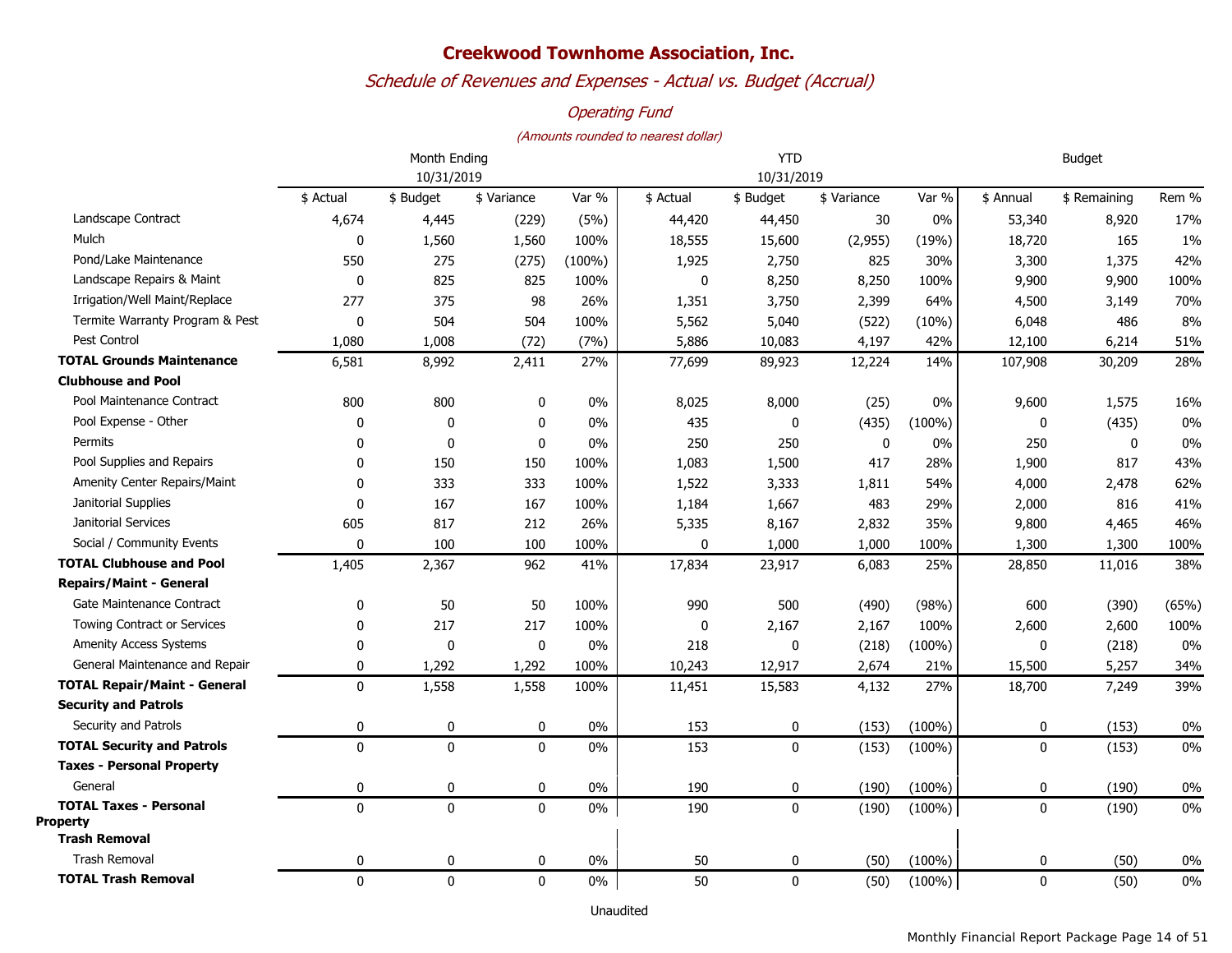*Schedule of Revenues and Expenses - Actual vs. Budget (Accrual)*

### *Operating Fund*

#### *(Amounts rounded to nearest dollar)*

|                                                            |              | Month Ending |              | <b>YTD</b> |             |              |              | <b>Budget</b> |              |              |        |  |
|------------------------------------------------------------|--------------|--------------|--------------|------------|-------------|--------------|--------------|---------------|--------------|--------------|--------|--|
|                                                            | 10/31/2019   |              |              |            |             | 10/31/2019   |              |               |              |              |        |  |
|                                                            | \$ Actual    | \$ Budget    | \$ Variance  | Var %      | \$ Actual   | \$ Budget    | \$ Variance  | Var %         | \$ Annual    | \$ Remaining | Rem %  |  |
| <b>TOTAL Direct Operating Expenses</b>                     | 10,154       | 15,626       | 5,471        | 35%        | 123,547     | 156,507      | 32,960       | 21%           | 187,958      | 64,411       | 34%    |  |
| <b>General and Administrative</b><br><b>Expenses</b>       |              |              |              |            |             |              |              |               |              |              |        |  |
| <b>Professional Fees</b>                                   |              |              |              |            |             |              |              |               |              |              |        |  |
| Income Tax Preparation                                     | 0            | 0            | 0            | 0%         | $\mathbf 0$ | 3,090        | 3,090        | 100%          | 3,090        | 3,090        | 100%   |  |
| Legal and Professional Fees                                | 0            | 0            | 0            | 0%         | 114         | 1,500        | 1,386        | 92%           | 1,500        | 1,386        | 92%    |  |
| <b>TOTAL Professional Fees</b>                             | $\Omega$     | $\mathbf{0}$ | $\mathbf{0}$ | 0%         | 114         | 4,590        | 4,476        | 98%           | 4,590        | 4,476        | 98%    |  |
| <b>Bad Debts</b>                                           |              |              |              |            |             |              |              |               |              |              |        |  |
| <b>Bad Debts</b>                                           | 0            | 250          | 250          | 100%       | 2,448       | 2,500        | 52           | 2%            | 3,000        | 552          | 18%    |  |
| <b>TOTAL Bad Debts</b>                                     | $\mathbf{0}$ | 250          | 250          | 100%       | 2,448       | 2,500        | 52           | 2%            | 3,000        | 552          | 18%    |  |
| <b>Bank Charges</b>                                        |              |              |              |            |             |              |              |               |              |              |        |  |
| <b>Bank Charges</b>                                        | 0            | 0            | $\pmb{0}$    | 0%         | 145         | 0            | (145)        | $(100\%)$     | 0            | (145)        | $0\%$  |  |
| <b>TOTAL Bank Charges</b>                                  | $\mathbf{0}$ | $\mathbf{0}$ | $\mathbf{0}$ | 0%         | 145         | $\mathbf 0$  | (145)        | $(100\%)$     | $\mathbf 0$  | (145)        | $0\%$  |  |
| <b>Collection Expense</b>                                  |              |              |              |            |             |              |              |               |              |              |        |  |
| <b>Collection Expense</b>                                  | 85           | 0            | (85)         | $(100\%)$  | 255         | 0            | (255)        | $(100\%)$     | $\mathbf 0$  | (255)        | $0\%$  |  |
| <b>TOTAL Collection Expense</b>                            | 85           | $\mathbf{0}$ | (85)         | $(100\%)$  | 255         | $\mathbf{0}$ | (255)        | $(100\%)$     | $\mathbf{0}$ | (255)        | 0%     |  |
| <b>Insurance</b>                                           |              |              |              |            |             |              |              |               |              |              |        |  |
| General, Property & Liability                              | 323          | 482          | 158          | 33%        | 5,245       | 4,819        | (426)        | (9%)          | 5,783        | 538          | 9%     |  |
| <b>TOTAL Insurance</b>                                     | 323          | 482          | 158          | 33%        | 5,245       | 4,819        | (426)        | (9%)          | 5,783        | 538          | 9%     |  |
| <b>Management Fee</b>                                      |              |              |              |            |             |              |              |               |              |              |        |  |
| Management Contract                                        | 1,012        | 1,064        | 52           | 5%         | 11,512      | 10,640       | (872)        | (8%)          | 12,768       | 1,256        | 10%    |  |
| <b>TOTAL Management Fee</b>                                | 1,012        | 1,064        | 52           | 5%         | 11,512      | 10,640       | (872)        | (8%)          | 12,768       | 1,256        | 10%    |  |
| <b>Administration</b>                                      |              |              |              |            |             |              |              |               |              |              |        |  |
| Administration                                             | 135          | $\mathbf 0$  | (135)        | $(100\%)$  | 703         | 0            | (703)        | $(100\%)$     | 0            | (703)        | 0%     |  |
| Corporate Annual Report                                    | 0            | $\Omega$     | 0            | 0%         | 61          | 61           | $\mathbf{0}$ | 0%            | 61           | $\mathbf{0}$ | 0%     |  |
| Coupons                                                    | $\mathbf 0$  | $\mathbf 0$  | 0            | 0%         | 520         | $\mathbf{0}$ | (520)        | $(100\%)$     | $\mathbf 0$  | (520)        | 0%     |  |
| <b>Internet Access</b>                                     | $\Omega$     | 0            | $\mathbf 0$  | 0%         | 585         | 0            | (585)        | $(100\%)$     | 0            | (585)        | 0%     |  |
| <b>Miscellaneous</b>                                       | 219          | 0            | (219)        | $(100\%)$  | 2,293       | 0            | (2, 293)     | $(100\%)$     | 0            | (2, 293)     | $0\%$  |  |
| <b>Office Supplies</b>                                     | 0            | 150          | 150          | 100%       | 425         | 1,500        | 1,075        | 72%           | 1,800        | 1,375        | 76%    |  |
| Postage                                                    | 0            | $\mathbf{0}$ | 0            | 0%         | 38          | $\mathbf{0}$ | (38)         | $(100\%)$     | $\mathbf 0$  | (38)         | $0\%$  |  |
| <b>TOTAL Administration</b>                                | 354          | 150          | (204)        | (136%)     | 4,625       | 1,561        | (3,064)      | (196%)        | 1,861        | (2,764)      | (148%) |  |
| <b>TOTAL General and</b><br><b>Administrative Expenses</b> | 1,774        | 1,946        | 172          | 9%         | 24,344      | 24,110       | (233)        | (1%)          | 28,002       | 3,658        | 13%    |  |
| <b>TOTAL Operating Expenses</b>                            | 11,929       | 17,572       | 5,643        | 32%        | 147,891     | 180,617      | 32,726       | 18%           | 215,960      | 68,070       | 32%    |  |

Unaudited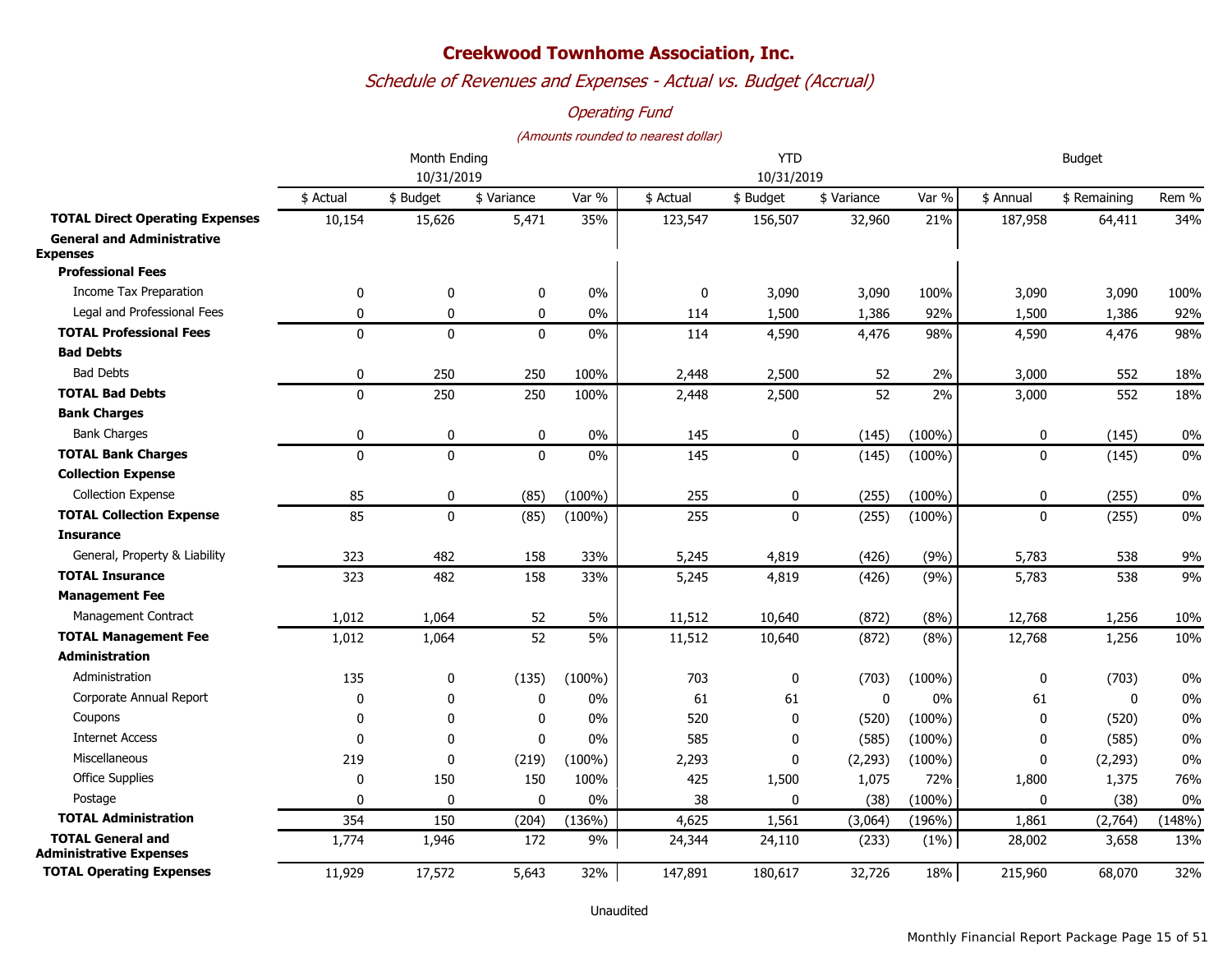# *Schedule of Revenues and Expenses - Actual vs. Budget (Accrual)*

### *Operating Fund*

|                              |           | Month Ending |          |       | <b>YTD</b> | Budget     |             |                |           |                    |       |
|------------------------------|-----------|--------------|----------|-------|------------|------------|-------------|----------------|-----------|--------------------|-------|
|                              |           | 10/31/2019   |          |       |            | 10/31/2019 |             |                |           |                    |       |
|                              | \$ Actual | \$ Budget    | Variance | Var % | \$ Actual  | \$ Budget  | \$ Variance | Var % l        | \$ Annual | <b>S</b> Remaining | Rem % |
| <b>Other Expenses</b>        |           |              |          |       |            |            |             |                |           |                    |       |
| Contingency                  |           | 300          | 300      | 100%  | 0          | 3,000      | 3,000       | 100%           | 3,500     | 3,500              | 100%  |
| <b>TOTAL Other Expenses</b>  |           | 300          | 300      | 100%  |            | 3,000      | 3,000       | 100%           | 3,500     | 3,500              | 100%  |
| <b>TOTAL Expenses</b>        | 11,929    | 17,872       | 5,943    | 33%   | 147,891    | 183,617    | 35,726      | 19%            | 219,460   | 71,570             | 33%   |
| <b>NET SURPLUS (DEFICIT)</b> | 3,158     | 417          | 2,741    | 658%  | 41,722     | (734)      |             | 42,456 (>999%) |           | (41, 722)          | 0%    |